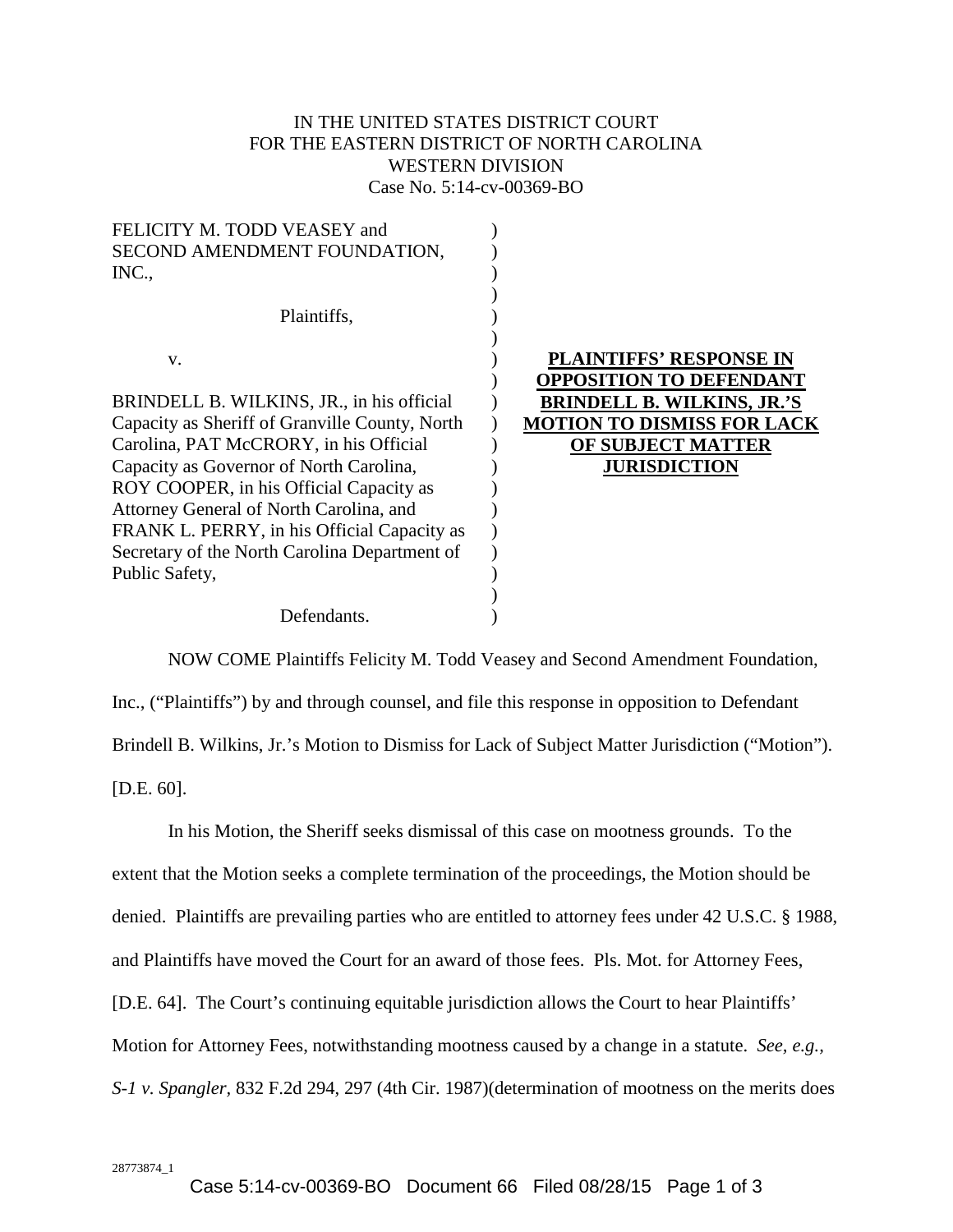not preclude the award of attorney fees pursuant to 42 U.S.C. § 1988); *Black Police Ass'n v.*

*District of Columbia Bd. of Elections and Ethics*, 168 F.3d 525, 528 (D.C. Cir. 1999)(affirming

an award of attorney fees notwithstanding passage of subsequent legislation mooting a Section

1983 challenge).

Plaintiffs do not contend that any substantive issues remain to be decided in this case.

However, to the extent the Sheriff's Motion seeks termination of this case in its entirety, it

should be denied.

Respectfully submitted this the 28th day of August, 2015.

## WILLIAMS MULLEN

BY: */s/ Camden R. Webb* Camden R. Webb N.C. State Bar No. 22374 crwebb@williamsmullen.com P. O. Box 1000 Raleigh, North Carolina 27602 Telephone: (919) 981-4000 Facsimile: (919) 981-4300 *Local Civil Rule 83.1 Counsel for Plaintiffs*

## LAW FIRM OF DAVID G. SIGALE, P.C.

BY: */s/ David G. Sigale* IL Bar No. 6238103 dsigale@sigalelaw.com 799 Roosevelt Road, Suite 207 Glen Ellyn, IL 60137 Telephone: (630) 452-4547 Facsimile: (630) 596-4445 *Counsel for Plaintiffs Admitted Pro Hac Vice*